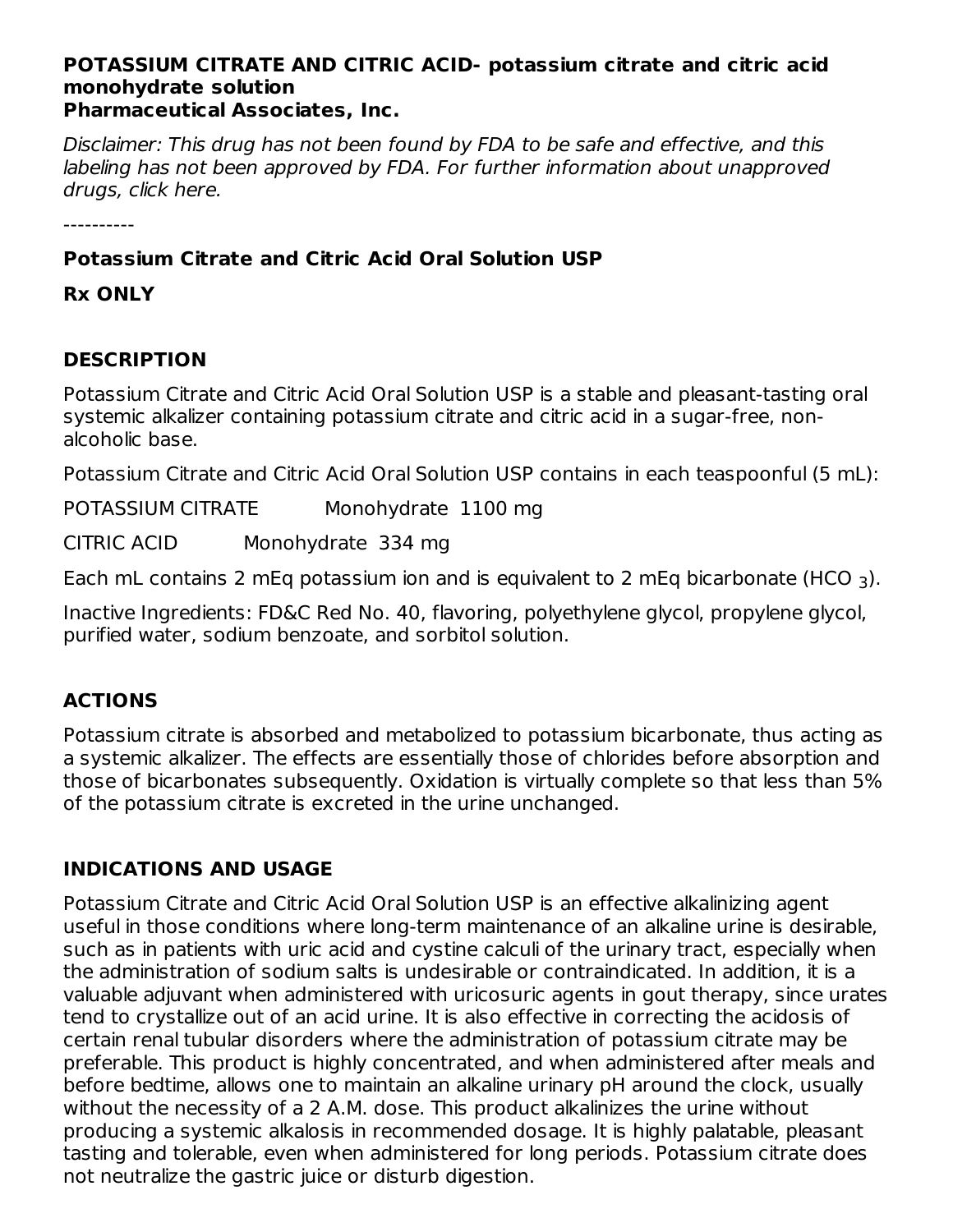#### **CONTRAINDICATIONS**

Severe renal impairment with oliguria or azotemia, untreated Addison's disease, adynamia episodica hereditaria, acute dehydration, heat cramps, anuria, severe myocardial damage, and hyperkalemia from any cause.

#### **WARNINGS**

Large doses may cause hyperkalemia and alkalosis, especially in the presence of renal disease. Concurrent administration of potassium-containing medication, potassiumsparing diuretics, angiotensin-converting enzyme (ACE) inhibitors, or cardiac glycosides may lead to toxicity.

#### **PRECAUTIONS**

Should be used with caution by patients with low urinary output unless under the supervision of a physician. As with all liquids containing a high concentration of potassium, patients should be directed to dilute adequately with water to minimize the possibility of gastrointestinal injury associated with the oral ingestion of concentrated potassium salt preparations; and preferably, to take each dose after meals to avoid saline laxative effect.

### **ADVERSE REACTIONS**

Potassium Citrate and Citric Acid Oral Solution USP is generally well tolerated without any unpleasant side effects when given in recommended doses to patients with normal renal function and urinary output. However, as with any alkalinizing agent, caution must be used in certain patients with abnormal renal mechanisms to avoid development of hyperkalemia or alkalosis. Potassium intoxication causes listlessness, weakness, mental confusion, tingling of extremities, and other symptoms associated with a high concentration of potassium in the serum. Periodic determinations of serum electrolytes should be carried out in those patients with renal disease in order to avoid these complications. Hyperkalemia may exhibit the following electrocardiographic abnormalities: Disappearance of the P wave, widening and slurring of QRS complex, changes of the S-T segment, tall peaked T waves, etc.

#### **OVERDOSAGE**

The administration of oral potassium salts to persons with normal excretory mechanisms for potassium rarely causes serious hyperkalemia. However, if excretory mechanisms are impaired, hyperkalemia can result (see Contraindications and Warnings). Hyperkalemia, when detected, must be treated immediately because lethal levels can be reached in a few hours.

#### **TREATMENT OF HYPERKALEMIA**

Should hyperkalemia occur, treatment measures include the following: (1) Elimination of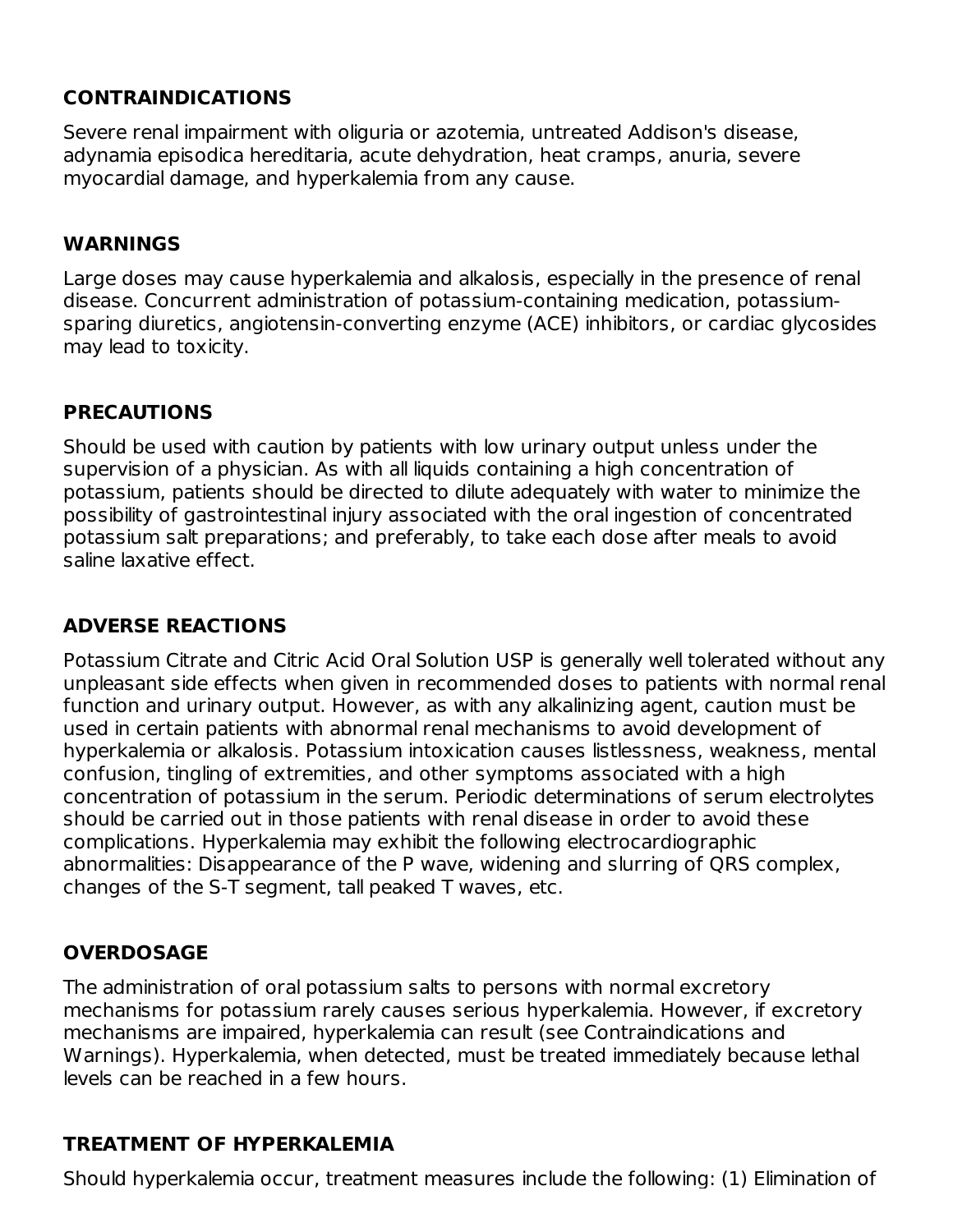Should hyperkalemia occur, treatment measures include the following: (1) Elimination of foods or medications containing potassium. (2) The intravenous administration of 300 to 500 mL/hr of dextrose solution (10 to 25%), containing 10 units of insulin/20 gm dextrose. (3) The use of exchange resins, hemodialysis, or peritoneal dialysis. In treating hyperkalemia, it should be recalled that in patients who have been stabilized on digitalis, too rapid a lowering of the plasma potassium concentration can produce digitalis toxicity.

### **DOSAGE AND ADMINISTRATION**

Potassium Citrate and Citric Acid Oral Solution USP should be taken diluted in water according to directions, followed by additional water, if desired. Palatability is enhanced if chilled before taking.

#### **Usual Adult Dose**

3 to 6 teaspoonfuls (15 to 30 mL), diluted with 1 glass of water, after meals and at bedtime, or as directed by a physician.

#### **Usual Pediatric Dose**

1 to 3 teaspoonfuls (5 to 15 mL), diluted with 1/2 glass of water, after meals and at bedtime, or as directed by a physician.

#### **Usual Dosage Range**

2 to 3 teaspoonfuls (10 to 15 mL), diluted with a glassful of water, taken four times a day. Potassium Citrate and Citric Acid Oral Solution USP, diluted with a glassful of water, taken four times a day will usually maintain a urinary pH of 7.0-7.6 throughout most of the 24 hours without unpleasant side effects. To check urinary pH, HYDRION Paper (pH 6.0-8.0) or NITRAZINE Paper (pH 4.5-7.5) are available and easy to use.

#### **HOW SUPPLIED**

Potassium Citrate and Citric Acid Oral Solution USP (clear pink to red colored; berrycitrus flavored) is supplied in the following oral dosage form:

NDC 0121-0676-16: 16 fl oz (473 mL) bottle

#### **STORAGE**

Keep tightly closed. Store at controlled room temperature, 20°-25°C (68°-77°F). Protect from excessive heat and freezing.

#### **MANUFACTURED BY**

**Pharmaceutical Associates, Inc.** Greenville, SC 29605 www.paipharma.com

R03/17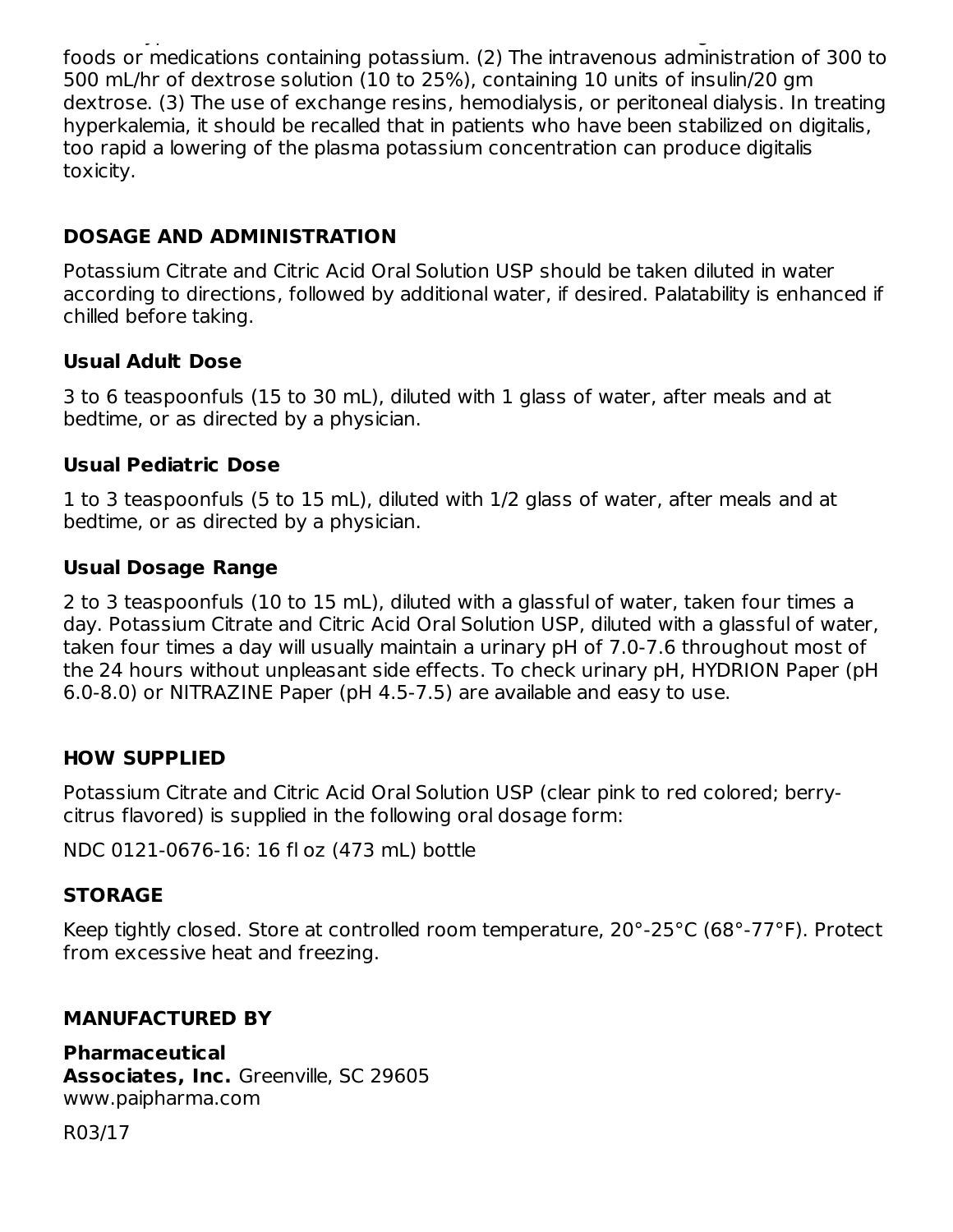#### **PRINCIPAL DISPLAY PANEL - 473 mL Bottle Label**

#### **NDC 0121-0676-16**

#### **Potassium Citrate and Citric Acid Oral Solution USP 1100 mg/334 mg per 5 mL**

A SUGAR-FREE SYSTEMIC ALKALIZER

Each teaspoonful (5 mL) contains: Potassium Citrate Monohydrate…..1100 mg Citric Acid Monohydrate…..334 mg

Each mL contains 2 mEq Potassium Ion, and is equivalent to 2 mEq Bicarbonate (HCO3).

#### **Rx ONLY**

**16 fl oz (473 mL)**

**Pharmaceutical Associates, Inc.** Greenville, SC 29605

**INDICATIONS AND USAGE:** Potassium Citrate and Citric Acid Oral Solution USP is a stable and pleasant-tasting oral systemic alkalizer. It is effective for longterm maintenance of an alkaline urine, especially when the administration of sodium salts is undesirable or contraindicated.

# **SEE ACCOMPANYING LITERATURE**

#### **DOSAGE AND ADMINISTRATION:**

Usual Adult Dosage: 3 to 6 teaspoonfuls (15 to 30 mL) **DILUTED** with 1 glass of water, after meals and at bedtime, or as directed by a physician.

#### **SHAKE WELL BEFORE USING.**

**STORAGE:** Keep tightly closed. Store at controlled room temperature. 20° -25° C (68° -77° F). Protect from excessive heat or freezing.

Dispense in a tight, light-resistance container with a child-resistant closure.

**L06761600 R08/14**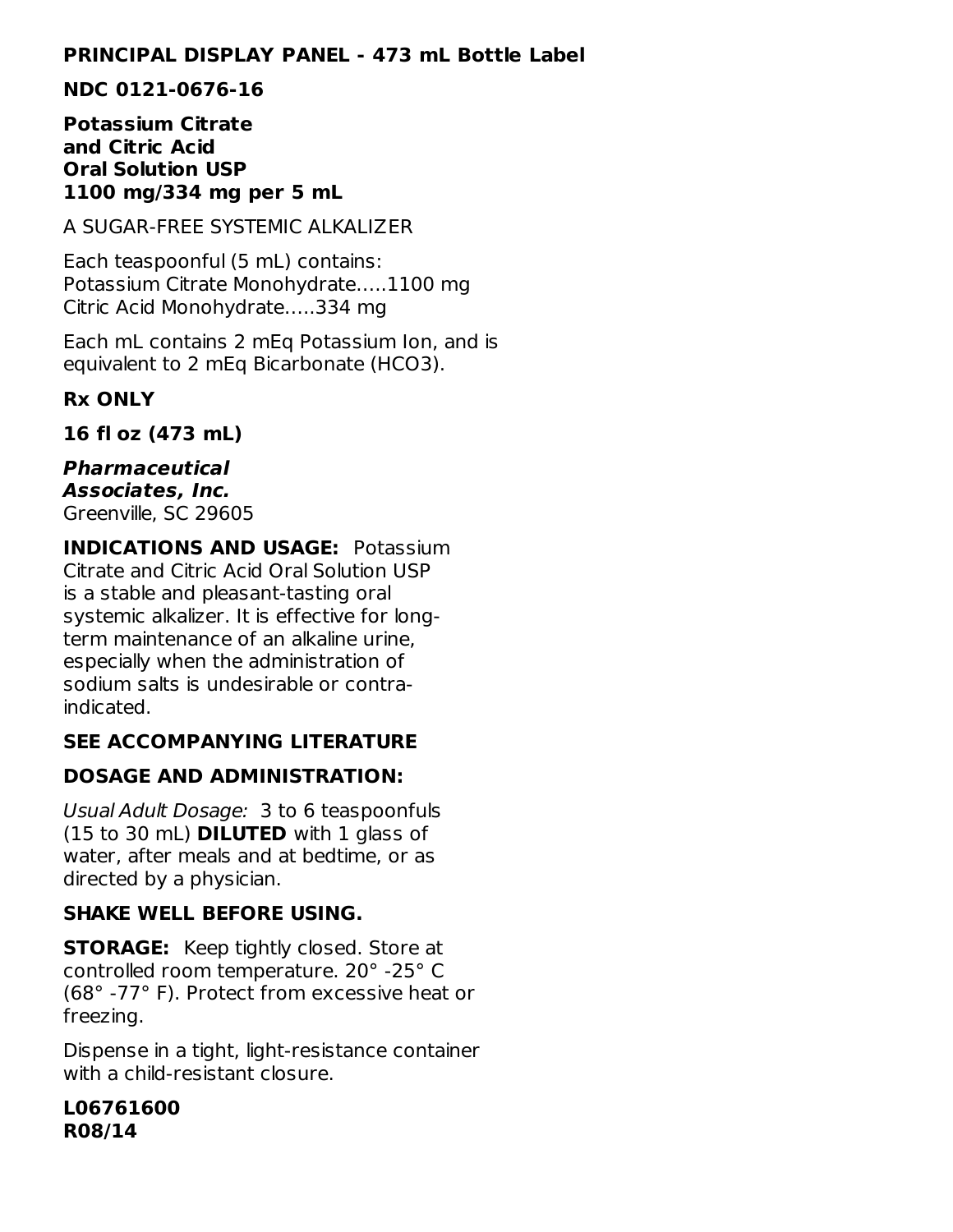**INDICATIONS AND USAGE: Potassium** Citrate and Citric Acid Oral Solution USP is a stable and pleasant-tasting oral systemic alkalizer. It is effective for long-term maintenance of an alkaline urine, especially when the administration of sodium salts is undesirable or contraindicated.

See package insert for complete prescribing information.

X0676160317

R03/17



#### NDC 0121-0676-16

# **Potassium Citrate** and Citric Acid **Oral Solution USP**

1100 mg/334 mg per 5 mL

#### A SUGAR-FREE SYSTEMIC ALKALIZER

Each teaspoonful (5 mL) contains: Potassium Citrate Monohydrate ........... 1100 mg Citric Acid Monohydrate .............................. 334 mg

Each mL contains 2 mEq Potassium Ion, and is equivalent to 2 mEq Bicarbonate (HCO<sub>3</sub>).

#### **Rx ONLY**

16 fl oz (473 mL) **Pharmaceutical** Associates, Inc. Greenville, SC 29605

#### **DOSAGE AND ADMINISTRATION:**

Usual Adult Dosage: 3 to 6 teaspoonfuls (15 to 30 mL) DILUTED with 1 glass of water, after meals and at bedtime, or as directed by a physician.

Usual Pediatric Dosage: 1 to 3 teaspoonfuls (5 to 15 mL) DILUTED with 1/2 glass of water, after meals and at bedtime, or as directed by a physician.

#### SHAKE WELL BEFORE USING.

STORAGE: Keep tightly closed. Store at controlled room temperature, 20° -25° C (68°-77°F). Protect from excessive heat or freezing.

Dispense in a tight, light-resistant container with a child-resistant closure.

| POTASSIUM CITRATE AND CITRIC ACID<br>potassium citrate and citric acid monohydrate solution                    |                         |  |                           |                     |
|----------------------------------------------------------------------------------------------------------------|-------------------------|--|---------------------------|---------------------|
|                                                                                                                |                         |  |                           |                     |
| <b>Product Information</b>                                                                                     |                         |  |                           |                     |
| <b>Product Type</b>                                                                                            | HUMAN PRESCRIPTION DRUG |  | <b>Item Code (Source)</b> | NDC:0121-0676       |
| <b>Route of Administration</b>                                                                                 | ORAL                    |  |                           |                     |
|                                                                                                                |                         |  |                           |                     |
| <b>Active Ingredient/Active Moiety</b>                                                                         |                         |  |                           |                     |
| <b>Basis of</b><br><b>Ingredient Name</b><br><b>Strength</b>                                                   |                         |  |                           | <b>Strength</b>     |
| <b>POTASSIUM CITRATE</b> (UNII: EE90ONI6FF) (ANHYDROUS CITRIC ACID -<br>POTASSIUM CITRATE<br>UNII: XF417D3PSL) |                         |  | 1100 mg<br>in $5 mL$      |                     |
| CITRIC ACID MONOHYDRATE (UNII: 2968PHW8QP) (ANHYDROUS CITRIC ACID -<br>UNII: XF417D3PSL)<br><b>ACID</b>        |                         |  | ANHYDROUS CITRIC          | 334 mg<br>in $5 mL$ |
|                                                                                                                |                         |  |                           |                     |
| <b>Inactive Ingredients</b>                                                                                    |                         |  |                           |                     |
|                                                                                                                | <b>Ingredient Name</b>  |  |                           | <b>Strength</b>     |
| <b>SORBITOL (UNII: 506T60A25R)</b>                                                                             |                         |  |                           |                     |
| <b>PROPYLENE GLYCOL (UNII: 6DC9Q167V3)</b>                                                                     |                         |  |                           |                     |
| <b>SODIUM BENZOATE (UNII: OI245FE5EU)</b>                                                                      |                         |  |                           |                     |
| POLYETHYLENE GLYCOL 400 (UNII: B697894SGQ)                                                                     |                         |  |                           |                     |
| FD&C RED NO. 40 (UNII: WZB9127XOA)                                                                             |                         |  |                           |                     |
| <b>WATER (UNII: 059QF0KO0R)</b>                                                                                |                         |  |                           |                     |
|                                                                                                                |                         |  |                           |                     |